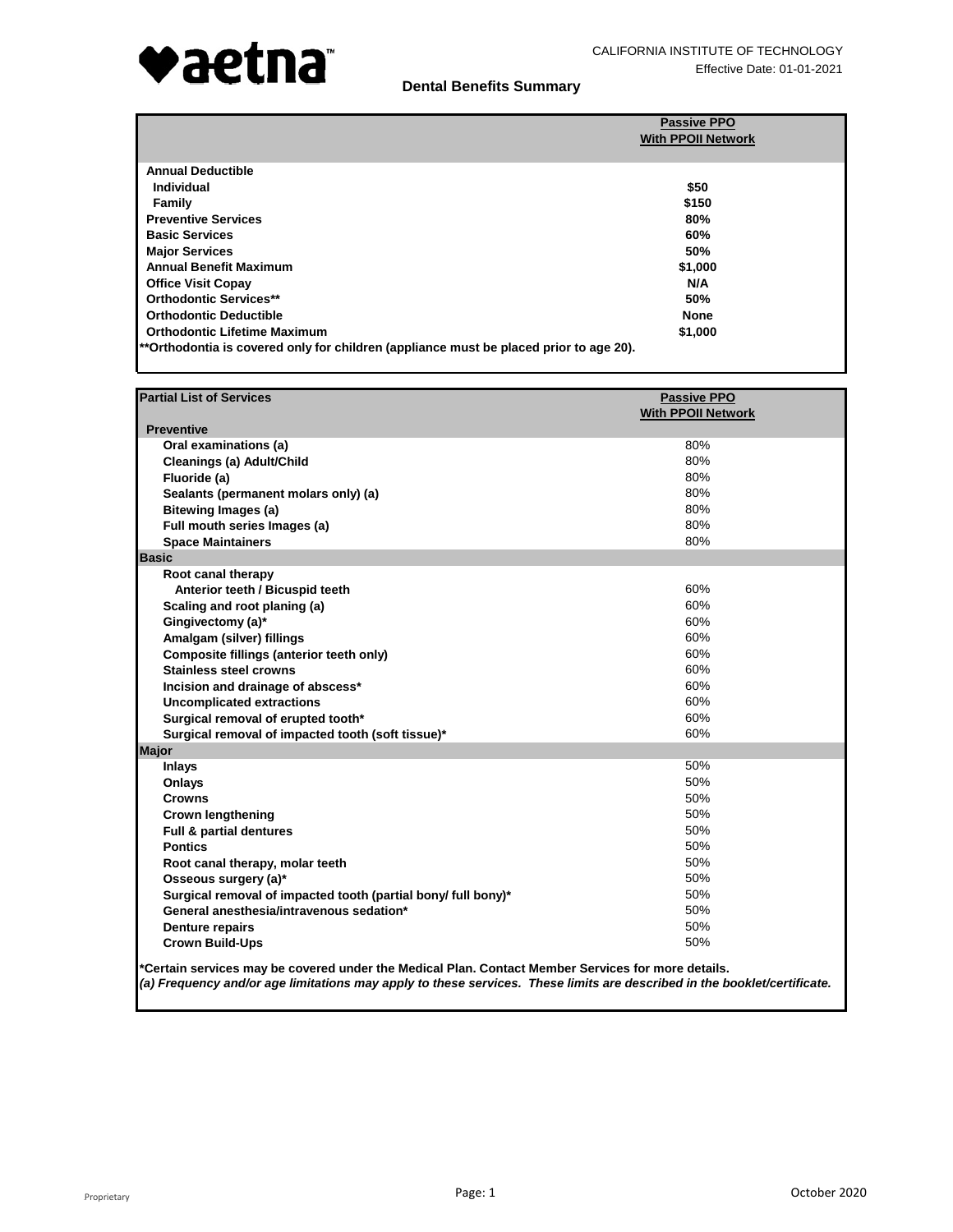

## **Other Important Information**

This Aetna Dental® Preferred Provider Organization (PPO) benefits summary is provided by Aetna Life Insurance Company for some of the more frequently performed dental procedures. Under the Dental Preferred Provider Organization (PPO) plan, you may choose at the time of service either a PPO participating dentist or any nonparticipating dentist. With the PPO plan, savings are possible because the participating dentists have agreed to provide care for covered services at negotiated rates. Nonparticipating benefits are subject to recognized charge limits.

### **Emergency Dental Care**

If you need emergency dental care for the palliative treatment (pain relieving, stabilizing) of a dental emergency, you are covered 24 hours a day, 7 days a week.

When emergency services are provided by a participating PPO dentist, your co-payment/coinsurance amount will be based on a negotiated fee schedule. When emergency services are provided by a non-participating dentist, you will be responsible for the difference between the plan payment and the dentist's usual charge. Refer to your plan documents for details. Subject to state requirements. Out-of-area emergency dental care may be reviewed by our dental consultants to verify appropriateness of treatment.

### **Partial List of Exclusions and Limitations\* - Coverage is not provided for the following:**

1. Services or supplies that are covered in whole or in part:

- (a) under any other part of this Dental Care Plan; or
- (b) under any other plan of group benefits provided by or through your employer.
- 2. Services and supplies to diagnose or treat a disease or injury that is not:
	- (a) a non-occupational disease; or (b) a non-occupational injury.
- 3. Services not listed in the Dental Care Schedule that applies, unless otherwise specified in the Booklet-Certificate.

4. Those for replacement of a lost, missing or stolen appliance, and those for replacement of appliances that have been

damaged due to abuse, misuse or neglect.

5. Those for plastic, reconstructive or cosmetic surgery, or other dental services or supplies, that are primarily intended to improve, alter or enhance appearance. This applies whether or not the services and supplies are for psychological or emotional reasons. Facings on molar crowns and pontics will always be considered cosmetic.

6. Those for or in connection with services, procedures, drugs or other supplies that are determined by Aetna to be experimental or still under clinical investigation by health professionals.

7. Those for dentures, crowns, inlays, onlays, bridgework, or other appliances or services used for the purpose of splinting, to alter vertical dimension, to restore occlusion, or to correct attrition, abrasion or erosion.

8. Those for any of the following services (Does not apply to the DMO plan in TX):

(a) an appliance or modification of one if an impression for it was made before the person became a covered person; (b) a crown, bridge, or cast or processed restoration if a tooth was prepared for it before the person became a covered person; or

(c) root canal therapy if the pulp chamber for it was opened before the person became a covered person.

9. Services that Aetna defines as not necessary for the diagnosis, care or treatment of the condition involved. This applies even if they are prescribed, recommended or approved by the attending physician or dentist.

10. Those for services intended for treatment of any jaw joint disorder, unless otherwise specified in the Booklet-Certificate.

11. Those for space maintainers, except when needed to preserve space resulting from the premature loss of deciduous teeth.

12. Those for orthodontic treatment, unless otherwise specified in the Booklet-Certificate.

13. Those for general anesthesia and intravenous sedation, unless specifically covered. For plans that cover these services, they will not be eligible for benefits unless done in conjunction with another necessary covered service.

14. Those for treatment by other than a dentist, except that scaling or cleaning of teeth and topical application of fluoride may be done by a licensed dental hygienist. In this case, the treatment must be given under the supervision and guidance of a dentist.

15. Those in connection with a service given to a person age 5 or older if that person becomes a covered person other than:

(a) during the first 31 days the person is eligible for this coverage, or

(b) as prescribed for any period of open enrollment agreed to by the employer and Aetna. This does not apply to charges incurred:

(i) after the end of the 12-month period starting on the date the person became a covered person; or

(ii) as a result of accidental injuries sustained while the person was a covered person; or

(iii) for a primary care service in the Dental Care Schedule that applies as shown under the headings Visits and Exams, and X-rays and Pathology.

16. Services given by a nonparticipating dental provider to the extent that the charges exceed the amount payable for the services shown in the Dental Care Schedule that applies.

17. Those for a crown, cast or processed restoration unless:

(a) it is treatment for decay or traumatic injury, and teeth cannot be restored with a filling material; or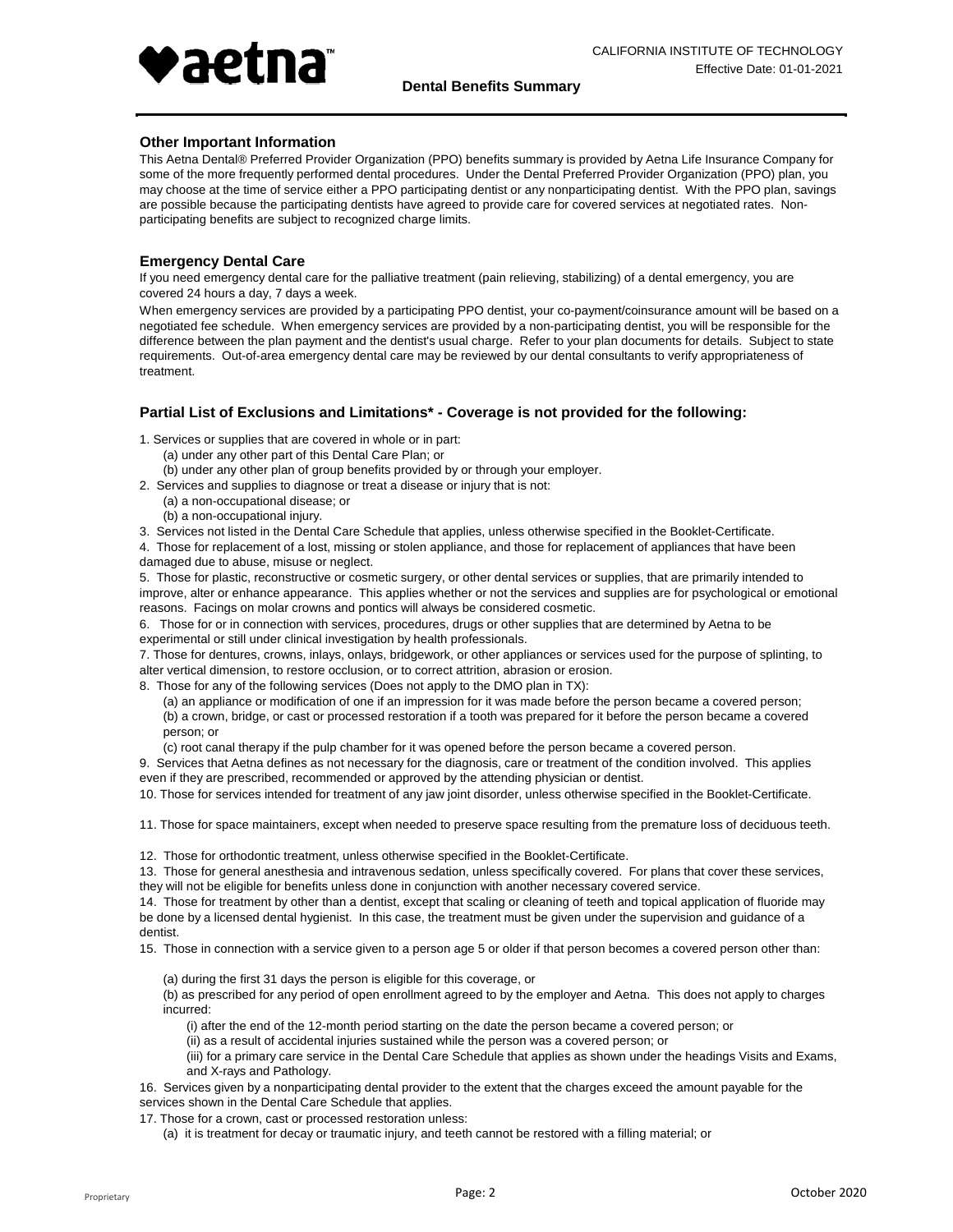

(b) the tooth is an abutment to a covered partial denture or fixed bridge.

18. Those for pontics, crowns, cast or processed restorations made with high-noble metals, unless otherwise specified in the Booklet-Certificate.

19. Those for surgical removal of impacted wisdom teeth only for orthodontic reasons, unless otherwise specified in the Booklet-Certificate.

20. Services needed solely in connection with non-covered services.

21. Services done where there is no evidence of pathology, dysfunction or disease other than covered preventive services.

Any exclusion above will not apply to the extent that coverage of the charges is required under any law that applies to the coverage.

\*This is a partial list of exclusions and limitations, others may apply. Please check your plan booklet for details.

# **Your Dental Care Plan Coverage Is Subject to the Following Rules:**

#### Replacement Rule

The replacement of; addition to; or modification of: existing dentures; crowns; casts or processed restorations; removable denture; fixed bridgework; or other prosthetic services is covered only if one of the following terms is met:

The replacement or addition of teeth is required to replace one or more teeth extracted after the existing denture or bridgework was installed. This coverage must have been in force for the covered person when the extraction took place.

The existing denture, crown; cast or processed restoration, removable denture, bridgework, or other prosthetic service cannot be made serviceable, and was installed at least 8 years before its replacement.

The existing denture is an immediate temporary one to replace one or more natural teeth extracted while the person is covered, and cannot be made permanent, and replacement by a permanent denture is required. The replacement must take place within 12 months from the date of initial installation of the immediate temporary denture.

The extraction of a third molar does not qualify. Any such appliance or fixed bridge must include the replacement of an extracted tooth or teeth.

#### Tooth Missing But Not Replaced Rule

Coverage for the first installation of removable dentures; fixed bridgework and other prosthetic services is subject to the requirements that such removable dentures; fixed bridgework and other prosthetic services are (i) needed to replace one or more natural teeth that were removed while this policy was in force for the covered person; and (ii) are not abutments to a partial denture; removable bridge; or fixed bridge installed during the prior 8 years.

Alternate Treatment Rule: If more than one service can be used to treat a covered person's dental condition, Aetna may decide to authorize coverage only for a less costly covered service provided that all of the following terms are met:

- (a) the service must be listed on the Dental Care Schedule;
- (b) the service selected must be deemed by the dental profession to be an appropriate method of treatment; and
- (c) the service selected must meet broadly accepted national standards of dental practice.

If treatment is being given by a participating dental provider and the covered person asks for a more costly covered service than that for which coverage is approved, the specific copayment for such service will consist of:

- (a) the copayment for the approved less costly service; plus
- (b) the difference in cost between the approved less costly service and the more costly covered service.

Reinstatement Rule: If your Employee and Dependents coverage terminates because your contributions are not paid when due, you may not be covered again for a period of two years from the date your coverage terminates. If you are in an eligible class, you may re-enroll yourself and your eligible dependents at the end of such two-year period. Your dental coverage will be effective as described in the Effective date of Coverage section of the Booklet-Certificate. Your dental coverage will be subject to any rules that apply to a person who enrolls after the first 31 days the person is eligible for the coverage.

### **Finding Participating Providers**

Consult Aetna Dentals online provider search for the most current provider listings. Participating providers are independent contractors in private practice and are neither employees nor agents of Aetna Dental or its affiliates. The availability of any particular provider cannot be guaranteed, and provider network composition is subject to change without notice. For the most current information, please contact the selected provider or Aetna Member Services at the toll-free number on your online ID card, or use our Internet-based provider search available at www.aetna.com.

Specific products may not be available on both a self-funded and insured basis. The information in this document is subject to change without notice. In case of a conflict between your plan documents and this information, the plan documents will govern.

In the event of a problem with coverage, members should contact Member Services at the toll-free number on their online ID cards for information on how to utilize the grievance procedure when appropriate.

All member care and related decisions are the sole responsibility of participating providers. Aetna Dental does not provide health care services and, therefore, cannot guarantee any results or outcomes.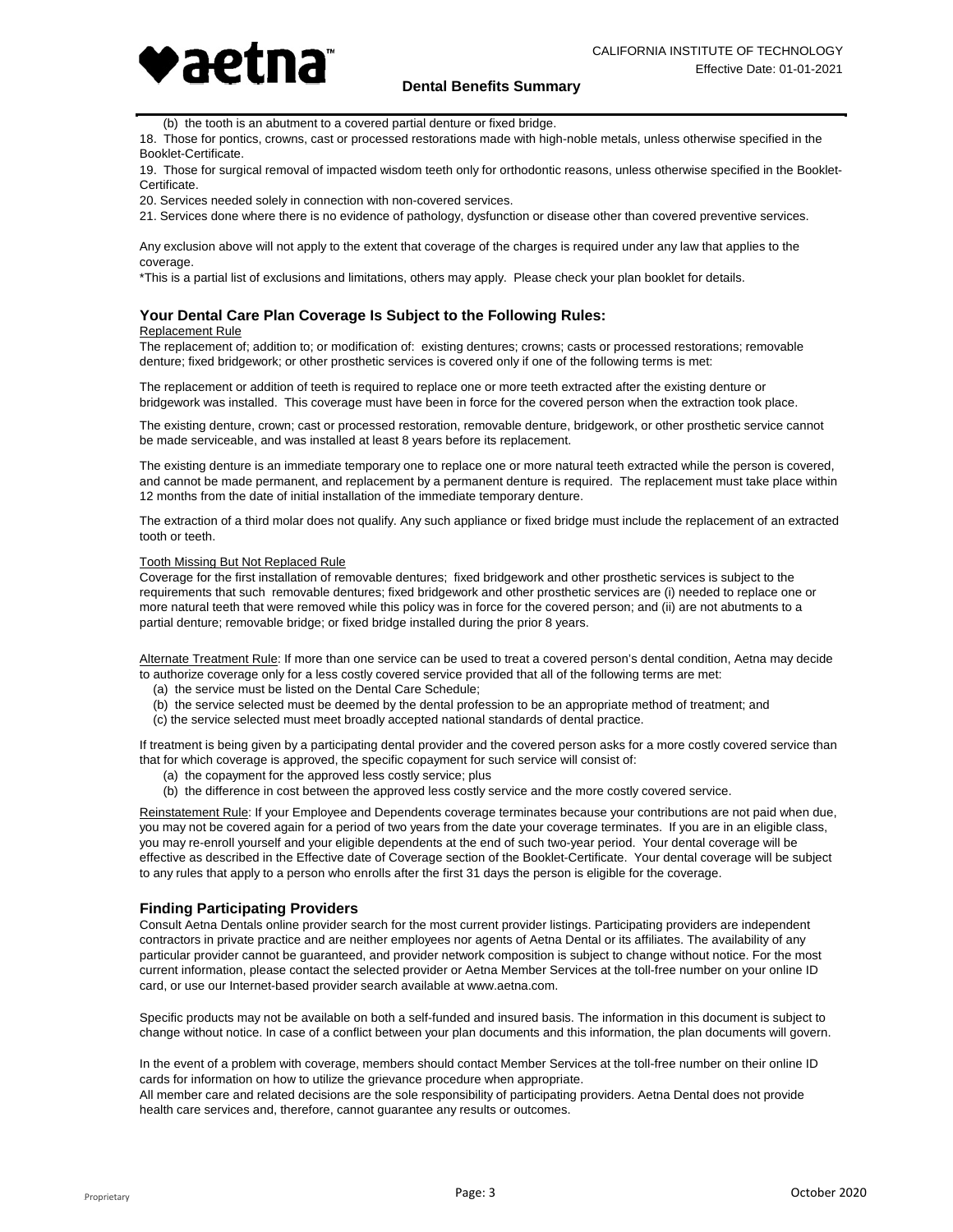

Dental plans are provided or administered by Aetna Life Insurance Company, Aetna Dental Inc., Aetna Dental of California Inc. and/or Aetna Health Inc.

Telehealth Services: The plan will reimburse the treating or consulting provider for the diagnosis, consultation, or treatment of an enrollee via telehealth on the same basis and to the same extent that the plan would reimburse the same covered in-person service.

In Texas, the Dental Preferred Provider Organization (PPO) is known as the Participating Dental Network (PDN), and is administered by Aetna Life Insurance Company.

This material is for informational purposes only and is neither an offer of coverage nor dental advice. It contains only a partial, general description of plan or program benefits and does not constitute a contract. The availability of a plan or program may vary by geographic service area. Certain dental plans are available only for groups of a certain size in accordance with underwriting guidelines. Some benefits are subject to limitations or exclusions. Consult the plan documents (Schedule of Benefits, Certificate/Evidence of Coverage, Booklet, Booklet-Certificate, Group Agreement, Group Policy) to determine governing contractual provisions, including procedures, exclusions and limitations relating to your plan.

Aetna complies with applicable Federal civil rights laws and does not discriminate, exclude or treat people differently based on their race, color, national origin, sex, age, or disability.

Aetna provides free aids/services to people with disabilities and to people who need language assistance.

If you need a qualified interpreter, written information in other formats, translation or other services, call 877-238-6200.

If you believe we have failed to provide these services or otherwise discriminated based on a protected class noted above, you can also file a grievance with the Civil Rights Coordinator by contacting:

Civil Rights Coordinator, P.O. Box 14462, Lexington, KY 40512 (CA HMO customers: PO Box 24030 Fresno, CA 93779), 1-800-648-7817, TTY: 711, Fax: 859-425-3379 (CA HMO customers: 860-262-7705), [CRCoordinator@aetna.com.](mailto:CRCoordinator@aetna.com.)

You can also file a civil rights complaint with the U.S. Department of Health and Human Services, Office for Civil Rights Complaint Portal, available at https://ocrportal.hhs.gov/ocr/portal/lobby.jsf, or at: U.S. Department of Health and Human Services, 200 Independence Avenue SW., Room 509F, HHH Building, Washington, DC 20201, or at 1-800-368-1019, 800-537- 7697 (TDD).

*Aetna is the brand name used for products and services provided by one or more of the Aetna group of subsidiary companies, including Aetna Life Insurance Company, Coventry Health Care plans and their affiliates (Aetna).*

## TTY:711

| <b>English</b> | To access language services at no cost to you, call the number on your ID card.                                                         |
|----------------|-----------------------------------------------------------------------------------------------------------------------------------------|
| Albanian       | Për shërbime përkthimi falas për ju, telefononi në numrin që gjendet në kartën tuaj të identitetit.                                     |
| Amharic        | የቋንቋ አንልግሎቶችን ያለክፍያ ለማግኘት፣ በመታወቂያዎት ላይ ያለውን ቁጥር ይደውሉ።                                                                                   |
| Arabic         | للحصول على الخدمات اللغوية دون أي تكلفة، الرجاء الاتصال على الرقم الموجود على بطاقة اشتر اكك.                                           |
| Armenian       | 2 եր նախընտրած լեզվով ավվձար խորհրդատվություն ստանալու համար զանգահարեք ձեր բժշկական<br>ապահովազոության քաղտի վոա նշված հէրախոսահամարով |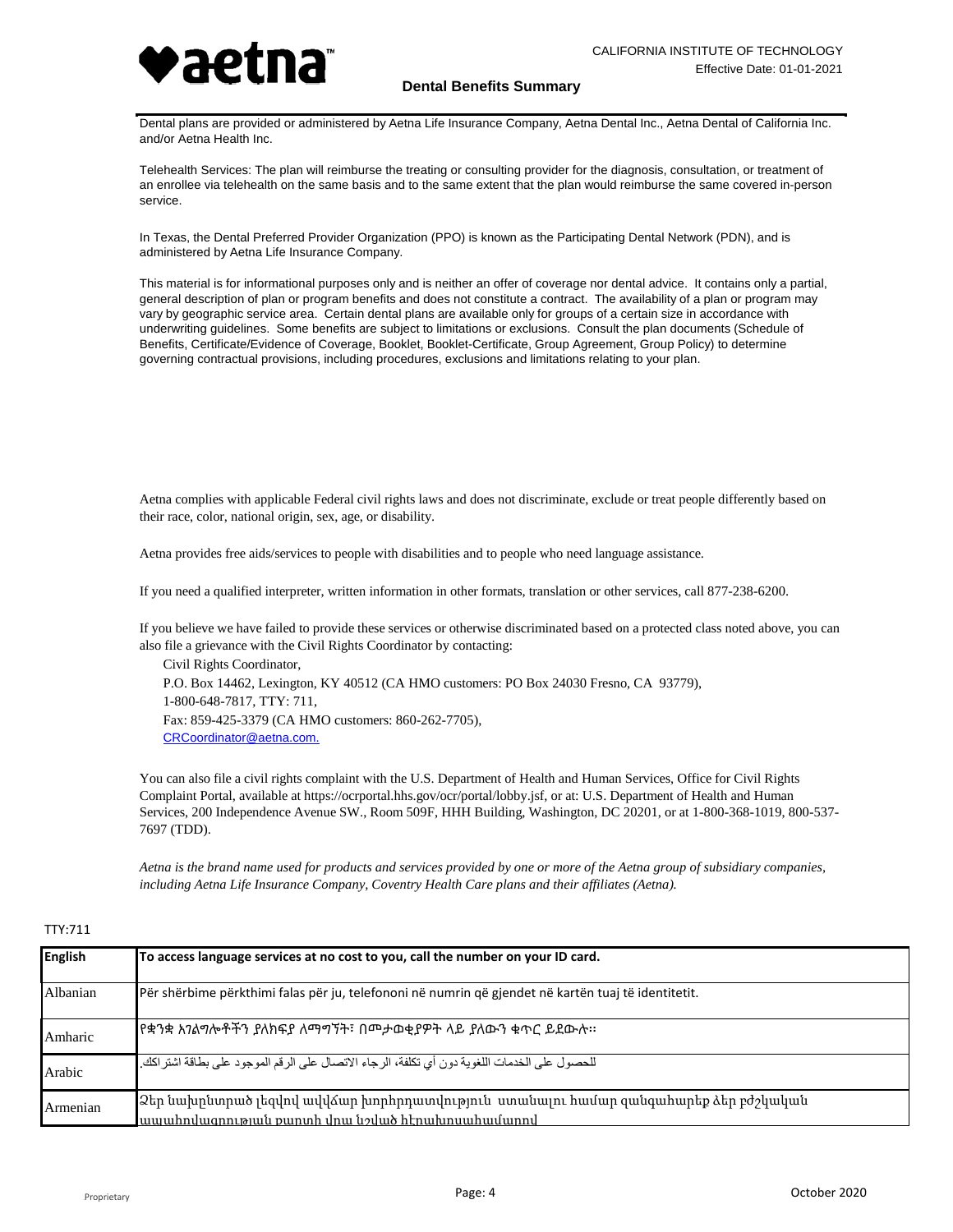

| Bantu-Kirundi              | Kugira uronke serivisi z'indimi ata kiguzi, hamagara inomero iri ku karangamuntu kawe                                                        |
|----------------------------|----------------------------------------------------------------------------------------------------------------------------------------------|
| Bengali                    | আপনক েবনিমূল্য ভাষা পরযিবো পতে হেল আপনার পরচিয়ক্ষ্রাীদওয়া নমরটে লেফি দে করন।                                                               |
| <b>Burmese</b>             | သင့်အနေဖြင့် အခကြေးငွေ မပေးရပဲ ဘာသာစကားပန်ဆောင်မှုများ ရရှိနိုင်ရန်၊ သင့် ID<br>ကတ်ပေါ် တွင်ရှိသော ဖုန်းနံပတ်အား ခေါ် ဆိုပါ။                 |
| Catalan                    | Per accedir a serveis lingüístics sense cap cost per a vostè, telefoni al número indicat a la seva targeta d'identificació.                  |
| Cebuano                    | Aron maakses ang mga serbisyo sa lengguwahe nga wala kay bayran, tawagi ang numero nga anaa sa imong kard sa ID.                             |
| Chamorro                   | Para un hago' i setbision lengguåhi ni dibåtde para hågu, ågang i numiru gi iyo-mu kard aidentifikasion.                                     |
| Cherokee                   | TA®J <del>Z</del> OPUSO LOMBIOJU I TUSTI I GERANJI KAJ OFARMOJ OSN JASJ HISTOJ OSLI DI IPUSOJ CINLI                                          |
| Chinese<br>Traditional     | 如欲使用免費語言服務,請撥打您健康保險卡上所列的電話號碼                                                                                                                 |
| Choctaw                    | Anumpa tosholi i toksvli ya peh pilla ho ish i payahinla kvt chi holisso kallo iskitini holhtena takanli ma i payah                          |
| Chuukese                   | Ren omw kopwe angei aninisin eman chon awewei (ese kamé), kopwe kééri ewe nampa mei mak won noum ena katen ID                                |
| Cushitic-<br>Oromo         | Tajaajiiloota afaanii gatii bilisaa ati argaachuuf,lakkoofsa fuula waraaqaa eenyummaa (ID) kee irraa jiruun bilbili.                         |
| Dutch                      | Voor gratis taaldiensten, bel het nummer op uw ziekteverzekeringskaart.                                                                      |
| French                     | Pour accéder gratuitement aux services linguistiques, veuillez composer le numéro indiqué sur votre carte d'assurance santé.                 |
| French Creole<br>(Haitian) | Pou ou jwenn sèvis gratis nan lang ou, rele nimewo telefòn ki sou kat idantifikasyon asirans sante ou.                                       |
| German                     | Um auf den für Sie kostenlosen Sprachservice auf Deutsch zuzugreifen, rufen Sie die Nummer auf Ihrer ID-Karte an.                            |
| Greek                      | Για πρόσβαση στις υπηρεσίες γλώσσας χωρίς χρέωση, καλέστε τον αριθμό στην κάρτα ασφάλισής σας.                                               |
| Gujarati                   | તમ`ર ક્રેઇ પણ જ તન ખરચ્દનિ ભ ષ સેવ ઓમળવવ મ`ટે, તમ રા આઇડી ક્રાસ્ડપર રેહલ નબર પર ક્રેલ કરવે .                                                 |
| Hawaiian                   | No ka wala'au 'ana me ka lawelawe 'ōlelo e kahea aku i ka helu kelepona ma kāu kāleka ID. Kāki 'ole 'ia kēia kōkua nei.                      |
| Hindi                      | बिना किसी कीमत के भाषा सेवाओं का उपयोग करने के लिए, अपने आईडी कार्ड पर दिए नंबर पर कॉल करें।                                                 |
| Hmong                      | Yuav kom tau kev pab txhais lus tsis muaj nqi them rau koj, hu tus naj npawb ntawm koj daim npav ID.                                         |
| Igbo                       | Inweta enyemaka asusu na akwughi ugwo obula, kpoo nomba no na kaadi njirimara gi                                                             |
| Ilocano                    | Tapno maakses dagiti serbisio ti pagsasao nga awanan ti bayadna, awagan ti numero nga adda ayan ti ID kardmo.                                |
| Indonesian                 | Untuk mengakses layanan bahasa tanpa dikenakan biaya, silakan hubungi nomor telepon di kartu asuransi Anda.                                  |
| Italian                    | Per accedere ai servizi linguistici senza alcun costo per lei, chiami il numero sulla tessera identificativa.                                |
| Japanese                   | 無料の言語サービスは、IDカードにある番号にお電話ください。                                                                                                               |
| Karen                      | vXw>urRM>usdmw>rRpXRtw>zH;w>rRwz.vXwtd.'D;tyShRvXeub.[h.tDRt*D> <ud;b.vdwjpded.*h>vXttd.vXecd.*DRA(ID)<br/>tvdRM.wuh&gt;l</ud;b.vdwjpded.*h> |
| Korean                     | 무료 다국어 서비스를 이용하려면 보험 ID 카드에 수록된 번호로 전화해 주십시오.                                                                                                |
| Kru-Bassa                  | I nyuu kosna mahola ni language services ngui nsaa wogui wo, sebel i nsinga i ye ntilga i kat yong matibla                                   |
| Kurdish                    | بۆ دەسپى <sub>ل</sub> اگەيشىں بە خزمەتگوزارى زمان بەر، تێچوون بۆ تۆ، پەيوەندى بكە بە ژمارەى سەر ئاى دى(ID) كارتى خۆت                         |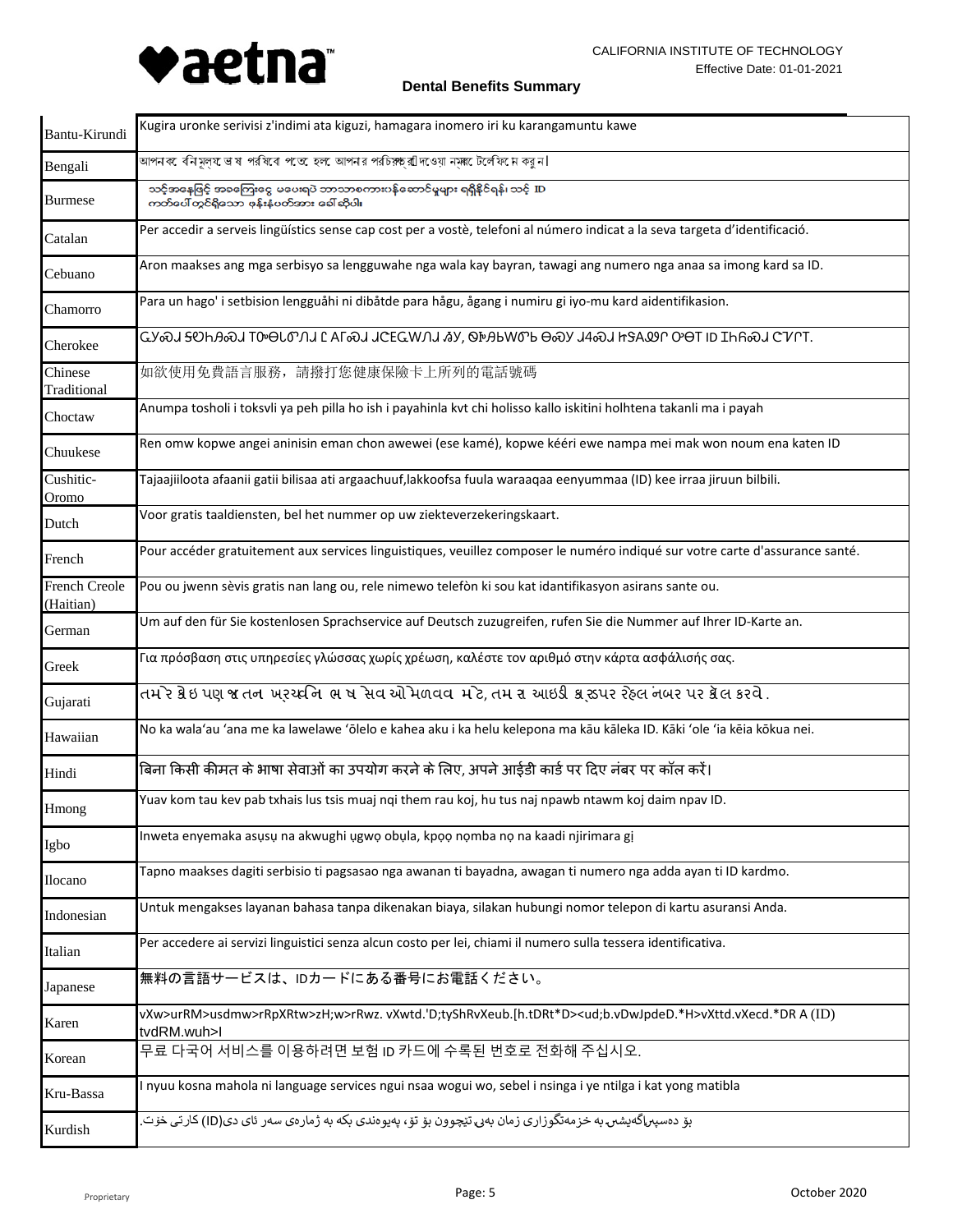

ເພື່ອເຂົາເຖິງບໍລິການພາສາທີ່ບໍ່ເສຍຄ່າ ໃຫ້ໂທຫາເບີໂທຢູໃນບັດປະຈຳຕົວຂອງທ່ານ· Lao आपल्याला कोणत्याही शुल्काशिवाय भाषा सेवांपर्यंत पोहोचण्यासाठी, आपल्या ID कार्डावरील क्रमांकावर फोन करा. Marathi Ņan bōk jipan̄ kōn kajin ilo an ejjeļọk wōņean n̄an kwe, kwōn kallok nōṃba eo ilo kaat in ID eo aṃ. Marshallese Micronesian-Pwehn alehdi sawas en lokaia kan ni sohte pweipwei, koahlih nempe nan amhw doaropwe en ID. Ponapean ដើម្បី ទូលបា នសា វាកម្មអា សា ដ លែកកកិកក្មាលៃម្នាប់លលាកអ្នក សូមហាខ្ញុំ លោក នា ខ្ពស់ នា ខដ លមា ននាពាណ៌មួយឈ្មោះ ន Mon-Khmer, របស់ល**ោក**រូ**ន**ក។ Cambodian T'áá ni nizaad k'ehjí bee níká a'doowoł doo bááh ilínígóó naaltsoos bee atah nilíigo Navajo nanitinígíí bee néého dólzinígíí béésh bee hane í biká ígíí áaji hólne'. भाषासम्बन्धी सेवाहरूमाथि निःशुल्क पहुँच राख्न आफ्नो कार्डमा रहेको नम्बरमा कल गर्नुहोस्। Nepali Të kɔɔr yïn ran de wɛ̈ɛr de thokic ke cïn wëu kɔr keek těnɔŋ yïn. Ke yïn cɔl ran ye kɔc kuɔny në namba de abac tɔ̃ nẽ ID kard duɔ̈n de Nilotic-Dinka tïït de nyin de panakim kɔ̀u. For tilgang til kostnadsfri språktjenester, ring nummeret på ID-kortet ditt. Norwegian Pennsylvanian-Um Schprooch Services zu griege mitaus Koscht, ruff die Nummer uff dei ID Kaart. Dutch برای دسبریمی به خدمات زبان به طور رایگان، با شماره قید شده روی کارت شناسایی خود تماس بگیرید. Persian Farsi Aby uzyskać dostęp do bezpłatnych usług językowych, należy zadzwonić pod numer podany na karcie identyfikacyjnej. Polish Para aceder aos serviços linguísticos gratuitamente, ligue para o número indicado no seu cartão de identificação. Portuguese ਤੁਹਾ ਡੇ ਲਈ ਬੀਨਾਂ ਕੀ ਸੇ ਕੀ ਮਤ ਵਾਲੀ ਆਂ ਪੰਜਾ ਬੀ ਸੇਵਾਵਾਂ ਦੀ ਵਰਤੋਂ ਕਰਨ ਲਈ, ਆਪਣੇ ਆਈਡੀ ਕਾਰਡ 'ਤੇ ਦੇ ਤਿ ਨੰਬਰ 'ਤੇ ਫ਼ੋਨ ਕਰੋ। Punjabi Pentru a accesa gratuit serviciile de limbă, apelați numărul de pe cardul de membru. Romanian Для того чтобы бесплатно получить помощь переводчика, позвоните по телефону, приведенному на вашей Russian идентификационной карте. Mō le mauaina o 'au'aunaga tau gagana e aunoa ma se totogi, vala'au le numera i luga o lau pepa ID. Samoan Za besplatne prevodilačke usluge pozovite broj naveden na Vašoj identifikacionoj kartici. Serbo-Croatian Para acceder a los servicios lingüísticos sin costo alguno, llame al número que figura en su tarjeta de identificación. Spanish Sudanic Heeɓa a naasta nder ekkitol jaangirde woldeji walla yoɓugo, ewnu lamba je ɗon windi ha do ɗerowol maaɗa. Fulfulde Kupata huduma za lugha bila malipo kwako, piga nambari iliyo kwenye kadi yako ya kitambulisho. Swahili ܐܸܢ ܣܢܝܼܩܵܐ ܝ̄ܬܘܼܢ ܥܼܿܠ ܚܸܠܡܼܿܬܹ̈ܐ ܕܗܼܿܝܼܿܪܬܵܐ ܒܠܸܫܵܢܵܐ ܡܼܿܓܵܢܵܐܝܼܬ، ܩܪܝܼܡܘܿܢ ܡܸܢܝܵܢܵܐ ܥܼܿܠ ܦܸܬܩܵܐ ܗܼܿܕܵܡܵܝܘܼܬܵܐܕܝܼܵܘܟܼܘܿܢ. Syriac-Assyrian Kupata huduma za lugha bila malipo kwako, piga nambari iliyo kwenye kadi yako ya kitambulisho. Swahili Upang ma-access ang mga serbisyo sa wika nang walang bayad, tawagan ang numero sa iyong ID card. Tagalog భెష సవలను మీకు ఖర్చ లేకుండొఅం దుకునేందుకు, మీ ఐడి క రీ్డూఉన్ననుబరుకు క లే్ చోయం డి. Telugu หากท่านต้องการเข้าถึงการบริการทางด้านภาษาโดยไม่มีค่าใช้จ่าย โปรดโทรหมายเลขที่แสดงอยู่บนบัตรประจำตัวของท่าน Thai Kapau 'oku ke fiema'u ta'etōtōngi 'a e ngaahi sēvesi kotoa pē he ngaahi lea kotoa, telefoni ki he fika 'oku hā atu 'i ho'o ID kaati. Tongan Dil hizmetlerine ücretsiz olarak erişmek için kimlik kartınızdaki numarayı arayın. Turkish

**Dental Benefits Summary**